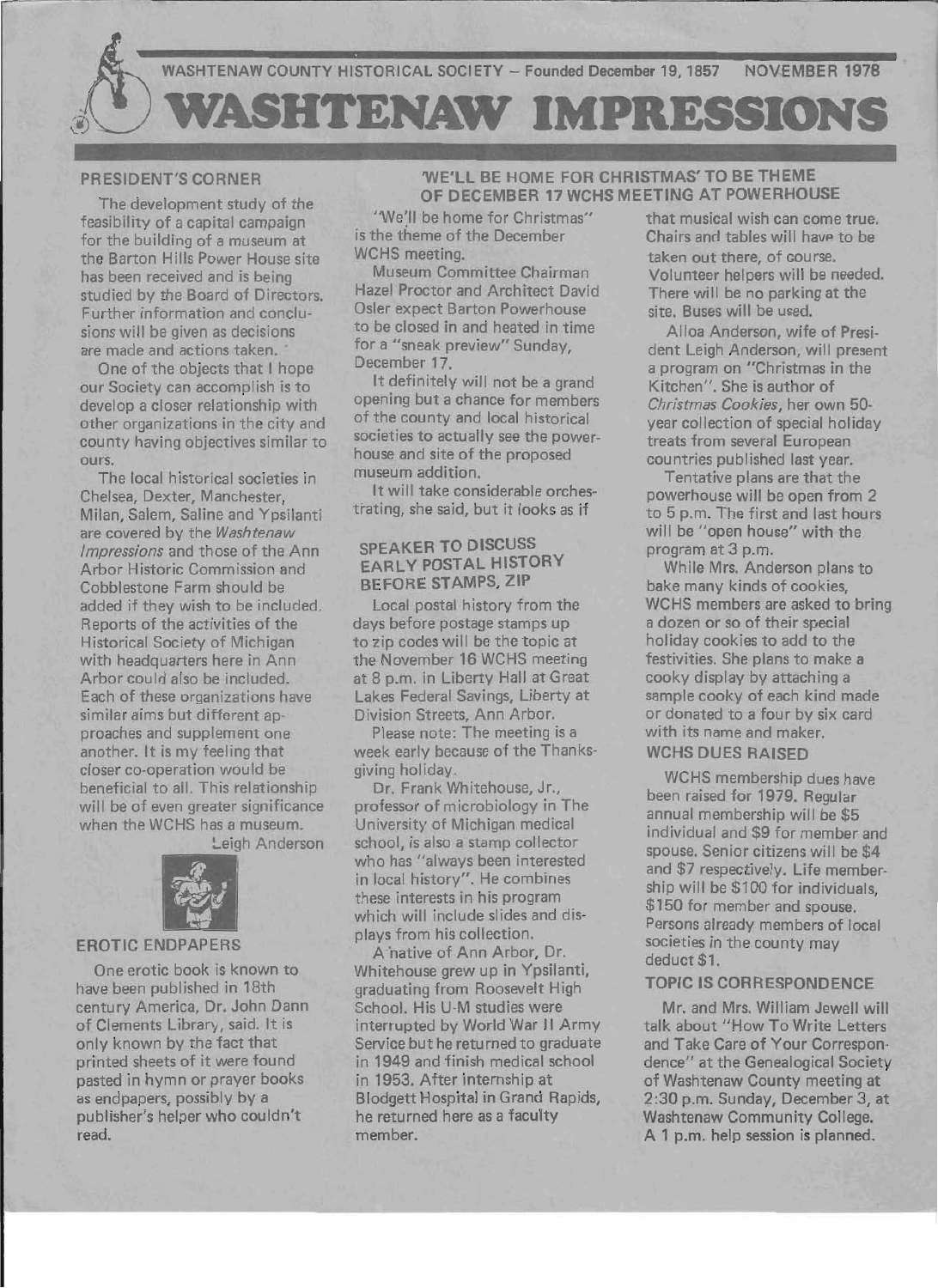# **BOOK COLLECTING-A PERNICIOUS DISEASE**

**By Dr. John C. Dann**  Director, William L. Clements Library The University of Michigan

As any of you know who collect books or know a book collector, it is really a disease of a most pernicious sort.

It can wreak havoc with your family budget and for some reason it has primarily been a man's vice. At the same time it is most rewarding.

Collecting is older than the printed book. There were collections of tablets in Sumeria and the Alexandrian library in Egypt was one of the great libraries of world history. The Romans are generally credited with having the first private libraries.

For some reason there has always been some connection between thievery and wars and book collecting because this tended to "liberate" books which are then on the market to be collected. Roman generals would sack a city and take the libraries back to Rome.

Throughout history, wars and disruptions of private and public libraries put books on the market. I don't mean by that that most book collectors are thieves but there might be a little thievery at the source.

The earliest European printing was in 1440-1450. Multiple copies of books along with the Renaissance created in the 15th, 16th and especially in the 17th and 18th centuries vast quantities of books.

There is great interest in collecting the classics-the beautiful editions published in 15th century Italy, Everyman's Books and the Aldean Classics which you can still buy for under \$100.

A friend picked up two Aldean press books of the early 1500's at an Ann Arbor book sale for under \$3 each a few years back.

In France, Spain and other countries the press was strictly controlled by the crown. English 'kings didn't have that kind of control. In 18th century London, hundreds of printers were operating.

With the 18th century you begin to have middle class literacy and find lists of books in wills and estate inventories. You also have the first market in old and rare books. Sotheby's auction house in London is of late 18th century origin. By the early 19th century Christy's too was going strong.

Institutional library growth paralleled private growth. The British museum, in many ways the greatest museum in the world, is of 18th century origin.

After World War I, Britain exported books, art works and antiques. In books, at least, that has reversed in the last five to ten years. At the moment you can buy 17th and 18th century British books more cheaply here.



In the United States, book collecting as we know it is a 19th century phenomenon. Thomas Jefferson, the Adams family and George Washington had libraries and William Byrd of Westover is credited with having the first great American library, but these men were collecting for utilitarian purposes.

The idea of mapping out a field and then trying to acquire books in it develops gradually. You have to have a fairly literate population with money to buy books and leisure to get the knowledge needed to begin.

It also seems to develop when a society gains a sense of its own nistory and gets a native literature. It wasn't until the 1820's and 30's that you get Irving, Cooper and Hawthorne. At the same time, Revolutionary veterans in qualifying for pensions told stories of the war which, I'm sure, aroused interest as did La Fayette's visit in 1824-25.

Collecting begins and pretty soon a couple of collectors compare notes and get some inkling of what exists. History, literature and bibliography develop together.

In the 1840's you begin to have an occasional book auction. Earlier dealers sold books along with anything else they might have. The first known Philadelphia dealer advertised "books, whalebone, live geese feathers, Jesuit's bark, beaver hats and pickled sturgeon" all in one advertisement.

The earliest dealers were a very strange lot and a lot of them still are. It's one of the delightful things about working with them.

There's a wonderful little book by William Brotherhead published in 1891, Forty Years Among The Booksellers of Philadelphia. He describes a Mr. Apley as "dirty . and ignorant". Of Hugh Hamel, "It is to be regretted that the latter years of his life were as much devoted to stimulants as to his business." Of John Wood, "He knew about as much about the character of his books as the books knew about him."

These quotes apply to a few people I've met in the trade in our own era.

Henry Stevens of Vermont in many ways established the field of Americana. A state historical society hired him to copy British records relating to America. He began to buy European books about America and sell them here. He singlehandedly helped create the library of John Carter Brown now at Brown University, one of the great libraries, similar to Clements but older and greater in the discovery field.

Stevens helped create the library of James Lenox which is the heart of the Americana section of the New York Public Library. The Stevens firm also helped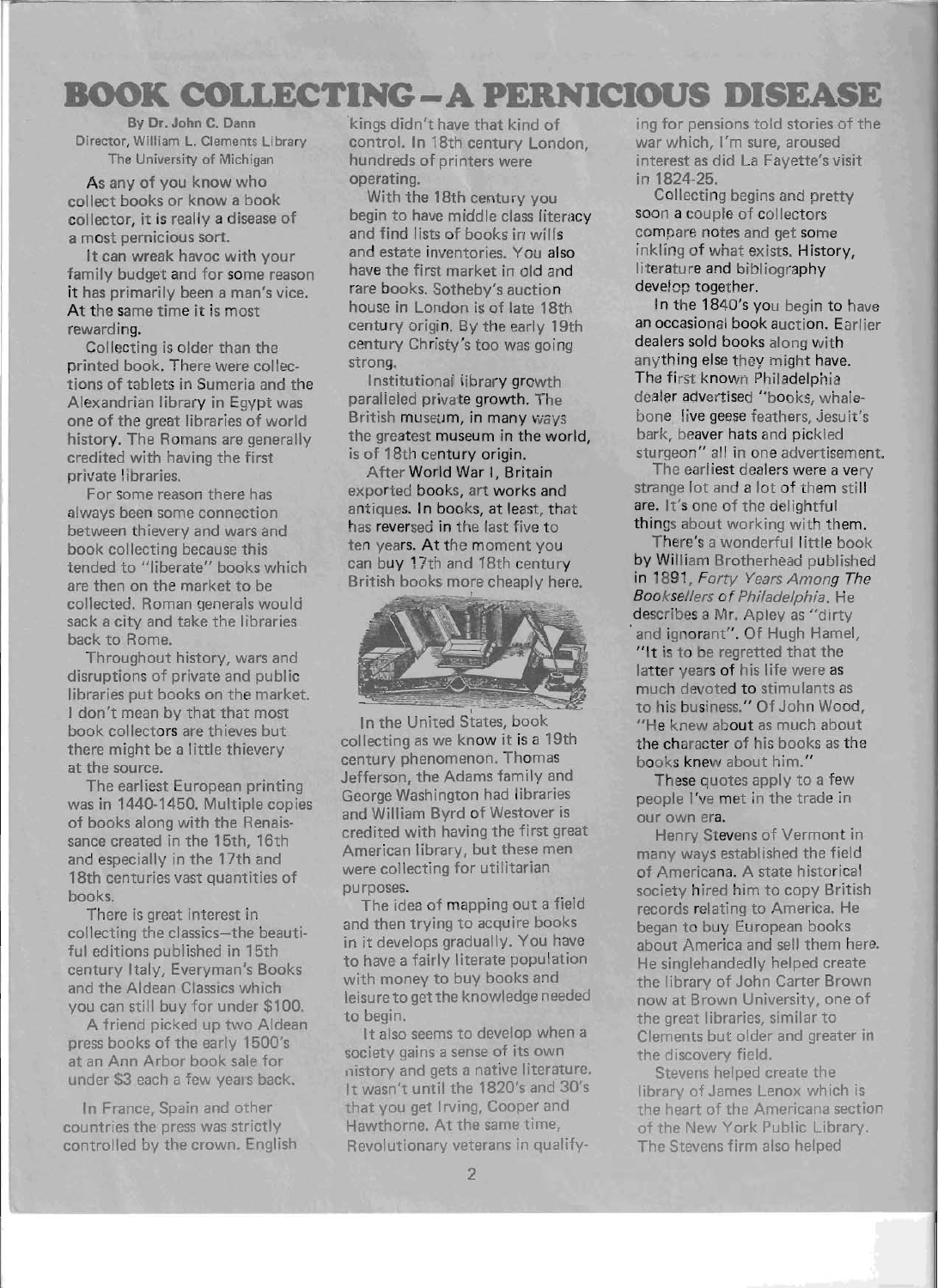create Mr. Clements collection and it is still operating.

..-- -~----- -~- - - - --------

Regular book auctions began in the United States in the late 19th century. By the early 20th century, the Anderson gallery began, an ancestor of the present Sotheby Parke-Bernet gallery.

They have regular sales, occasionally with manuscript materials. Now Christy's has opened in New York. Charles Hamilton has periodic autograph sales. There is Swans and five or ten lesser houses in New York and a few elsewhere.

In the late 19th and early 20th centuries, second hand bookstores cropped up in major urban areas, also a different sort of marketlimited editions, signed copies and some noted sets. There is a signed set of Thoreau in which they cut up Thoreau manuscripts and bound a page in each volume.

There are also "grangerized" volumes which were very popular with wealthy 19th century collectors. You take your favorite book, Dickens for example, put in a page, then mount a letter of Dickens, then a watercolor of a town that's represented. Most older libraries such as ours have one or two copies still on the shelf.

In many ways 1900-1929 is the golden age of American collecting, primarily because of the vast industrial wealth in the country and little or no income tax.

When you've made your ten million dollars in coke or steel you want to become respectable quick. One way is not only to buy a beautiful house but also to have a magnificent library and act as if you've read one or two of the books.

At the same time, in Europe there was considerable economic hardship. Great estates were broken up by death of sons in World War I and high estate taxes. From 1918-1925 tremenduous amounts of material were shipped out of England and purchased at ever more dizzying prices in New York.

Art museums got most of their

Gainsboroughs and Whistlers then. The Weidner family of Philadelphia spent vast amounts on the library they gave to Harvard in memory of a family member who went down on the Titanic.

J.P. Morgan went into collecting in a big way. When you go to New York, I strongly advise you to see the Morgan library-it's one of the most beautiful places in the United States.



The Huntington library in California is the creation of a nephew of a railroad magnate who made his money in street cars and collected on a princely scale. Clements is in the same tradition though on a much smaller scale. I don't know that Clements ever had a million dollar income in a single year but I'm sure he spent \$15 to \$18 million on his books over 20 years. Clements got things you could never get again.

About the same time, Goodspeeds began buying local materials in New England. This sort of thing occasionally produces fascinating rarities, even in Ann Arbor.

If you could find a pamphlet printed in Ann Arbor in 1828 it would be just as scarce as a book printed in Boston in 1662. It was no easier to print in Ann Arbor then than in 1662 in Boston.

The depression, income taxes and changes in lifestyle of the very rich put an end to vast expenditures on books.

Another great factor is microfilming. When Clements established his library in 1923 the only copy of a book of 1683 would be an original. Today University Microfilm can sell you a copy for \$15.

There was some resurgence of institutional collecting in the 1950's and 60's with multiplication of colleges and universities but this is pretty much over.

It makes very good sense for a historical society to build up a good reference collection. You can reprint four or five key local histories but there are hundreds of other items not worthy of reprint that you still want in a reference library on the county. The market is going up and up in the field.

There are not many wealthy collectors today but there are more smaller, smarter collectors who specialize. You can build a good library in a special field on a relatively limited budget.

The average man has more leisure and more wealth. There is growth in book fairs and flea markets-five or ten sales a year in Ann Arbor and hundreds within 50 miles. This didn't exist to this extent just 10 or 15 years ago.

What is collectible? Vast amounts of books are available, something for everybody. Tastes do change. In the 1920's there was great interest in Victorian literature. It subsided but may be coming back again. Since we now care about the fire hall in Ann Arbor, we may begin to care about the novelists of the period too.

Generally the market continues to rise but any bookdealer will advise caution in buying as investment. You have to hold things a long time.

There are such things as common rarities to watch out for. If you found the Federalist Papers in your attic in the original two volume edition you might think you could retire or endow a college. In intellectual thoughts in American history it's priceless, but in monetary terms the best copies go for no more than \$1,500. It's not terribly scarce. Again a book may exist in only one copy and nobody wants it. People have to want a book for it to be valuable. Reprints also affect the market.

Today the closing of a lot of small colleges, many denominational, is enlivening the book market. On their shelves can be magnificent books like the "1828 Ann Arbor Pamphlet", rarities